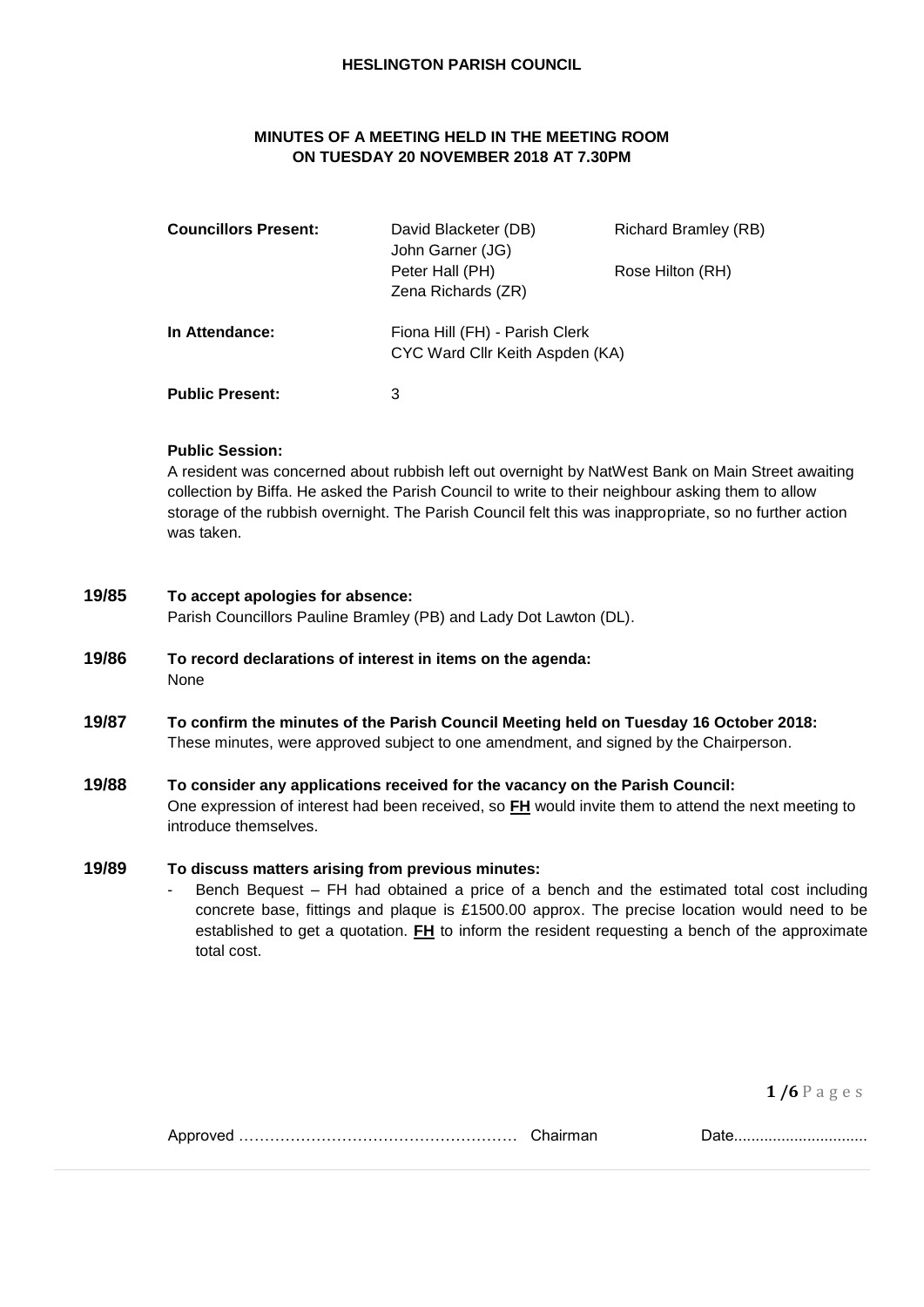## **19/90 To Discuss, if necessary, long-standing matters:**

1. Appearance of village

KA reported that he had contacted the Chief Executive at Virgin, who had confirmed that only the boxes within the Conservation Area would be painted green, so he would push for all to be painted green.

1.1 Dog Fouling Issues/Tally Alley

KA confirmed the signage had been refreshed at either end.

2. Highway Matters

2.1 Improved signage toward play area – KA had reminded Alistair Briggs, CYC about this issue.

2.2 Sunken Road – Church Lane/Field Lane – this has been marked for patching but KA reports there is a delay between marking and repairing.

#### 2.3 Collapsed Man Hole – NTR

2.4 University Road –Action **FH** to write to University Registrar to request more information about the timescale for addressing the safety issues highlighted.

#### 3. City of York Council

3.1 Local Plan – KA reported that CYC have responded to the various questions and have asked for clarity on housing number in view of the discrepancy between government predictions and the Office of National Statistics indications. A response is expected Dec18/Jan19, then there will be a second enquiry on rest of plan.

3.2 Article 4 (2) Direction – Nick Allen gave a progress update. He has been in liaison with CYC Conservation officer Edward Freedman. Once agreed by CYC, the Parish Council will make a formal application, for which he will assist with the documentation. There will then be an opportunity for consultation for affected residents. Cost to HPC approximately £3000 covered by Ward Grant.

3.3 CYC Community Governance Review – KA reported that the draft document has now been completed and would be in place for the May 2019 elections. Cllrs to monitor progress.

3.4 Parking Bays (12 hour parking bay on Main Street West) – KA reported that Sue Gill, CYC, had advised that a report on the review would be given at the end of Summer 2019.

3.5 Encroachment onto footpath on 23/25 Main Street –

KA has checked the highway records and they show the public highway extends right up to the building line, hence the narrow area that has been converted for planting up is in the highway and they shouldn't have carried out this work. However, KA has been advised by the officer who visited the area that the neighbouring properties along the street also have planted up strips in front of their premises and these look to be very well established areas of planting that are clearly the householders'. The dilemma is then, how can it be justified taking action against just the one property when they will simply point to the neighbours and say it's no different. On the other hand if an approach to all the properties that have encroached in to the Highway is made it will undoubtedly create quite a stir. CYC are minded therefore to treat this as a minor issue of no consequence and take no further action but would welcome the Parish Council thoughts on this. This was discussed at length and it was agreed to "Do Nothing", proposed PH, seconded ZR, 4 votes in favour, 2 votes against, Carried.

3.6 Footpath on University Road – obstructed by root growth – KA reported that CYC agreed this meets the intervention levels, but any corrections would be expensive. **KA** would arrange a site meeting with the university and the Parish Councillors PH and JG to explore options and possible funding, as CYC may not consider it a priority.

**2 /6** P a g e s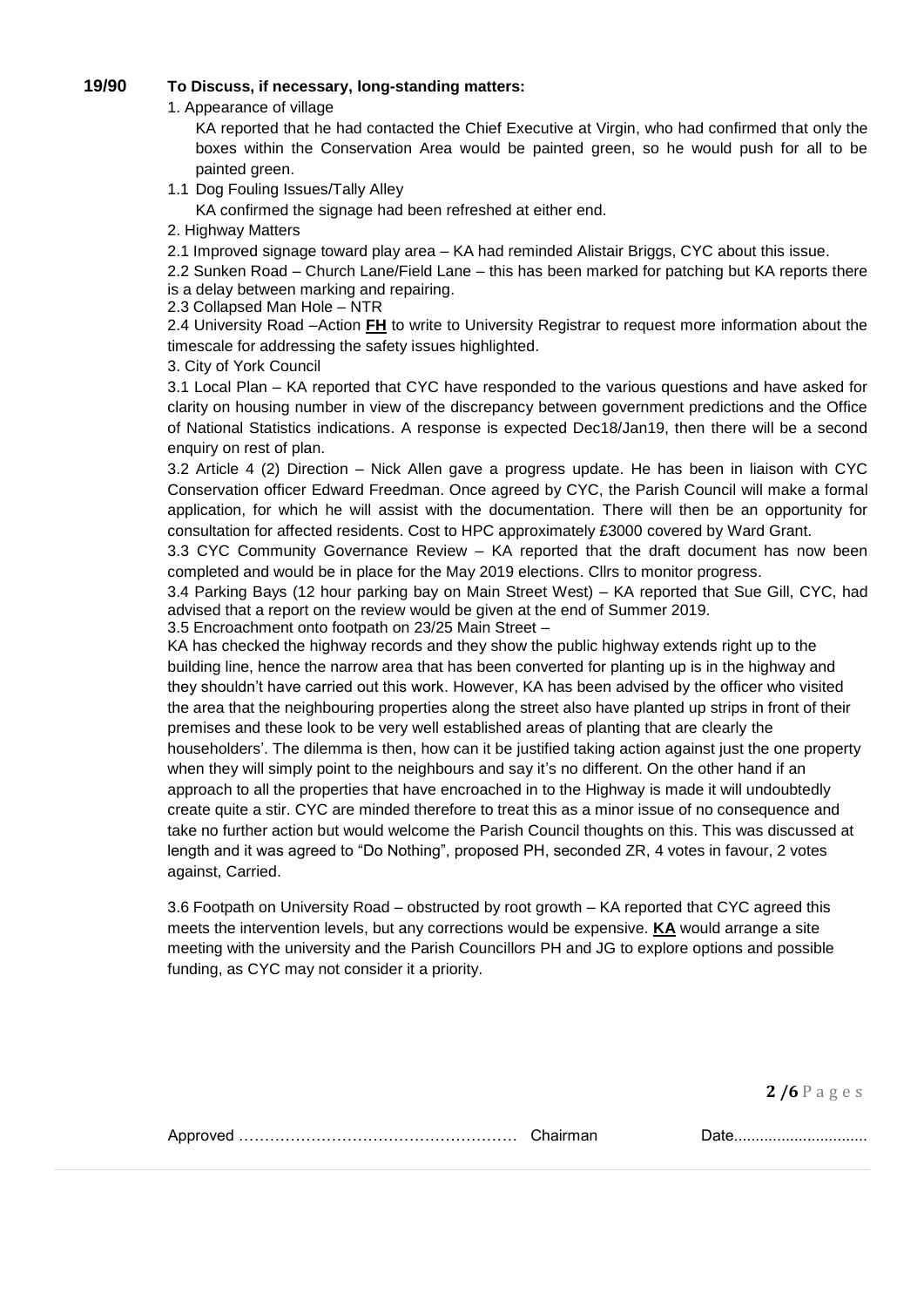4. University of York

4.1 Antisocial Behaviour – There continues to be issues with noise from students using the club buses. JG said the leaflets at the start of term were very helpful and students need reminding on a regular basis. RH reported back from PB's meeting with the University. The university security is to make concentrated effort in Holborn's Croft and Boss Lane. **JG and DL** requested to inform their neighbours of this and encourage them to introduce themselves to the security team and explain the problems occurring.

4.2 Signage –.CYC have closed the file because the signs are on University land and it's therefore a Good Neighbours Forum issue. **FH** to consult PB before drafting a letter to Stephen Talboys.

5. Neighbourhood Planning – DB circulated a report by email and the text is shown at the end of these minutes.

6. Communication: Website/Broadband – Quickline are currently conducting a broadband trial of 4G along Langwith Lane, which is working well, but this is only a temporary measure. Newsletter – Next edition will be printed in January 2019, so a draft will be prepared after the December meeting.

## **19/91 To receive any matters raised by members of public:**

Residents, who lived nearby, expressed concerned about the planning application at the former primary school. They also requested the HPC to reinforce the need for contractors to adhere to considerate builder code should the project proceed.

## **19/92 To report and make relevant recommendations on new planning applications:**

*Letter A: We support the application*

*Letter B: We have no objections*

*Letter C: We do not object but wish to make comments or seek safeguards as set out overleaf Letter D: We object on the planning grounds set out overleaf*

1. 18/02239/FUL Lord Deramore's Primary School

2. 18/02242/LBC Lord Deramore's Primary School

Letter D, Unanimous

- The details within the application are (i) of insufficient detail, particularly with respect to conserving existing historical architectural features of an important listed village asset and (ii) are contradictory and confusing in other areas e.g. mature tree safeguarding, number of new parking spaces created.

- The Parish Council will support alterations to existing buildings where they complement the local and historic character of the village, including respecting the scale and landscape setting of Heslington Conservation Area - its plots and roadways. This application clearly does not.

- At most times of the day, this is a busy road and there is not an acceptable parking proposal for the potential 7 residents nor safe access and egress onto School Lane as there is insufficient space for the implied turning circle or hardstanding.

- The change to the railings outside is unacceptable as these are listed and part of the curtilage.

- See also Heslington Village Design statement<br>
(https://www.york.gov.uk/downloads/file/3239/heslington\_village

file/3239/heslington\_village\_design\_statement)

3 18/02354/FUL Land to South of Goodricke Road

Letter B, Unanimous

**KA** to ask CYC to reinstate sending the weekly planning applications list to FH.

# **19/93 To report planning decisions by City of York Council**

None

**3 /6** P a g e s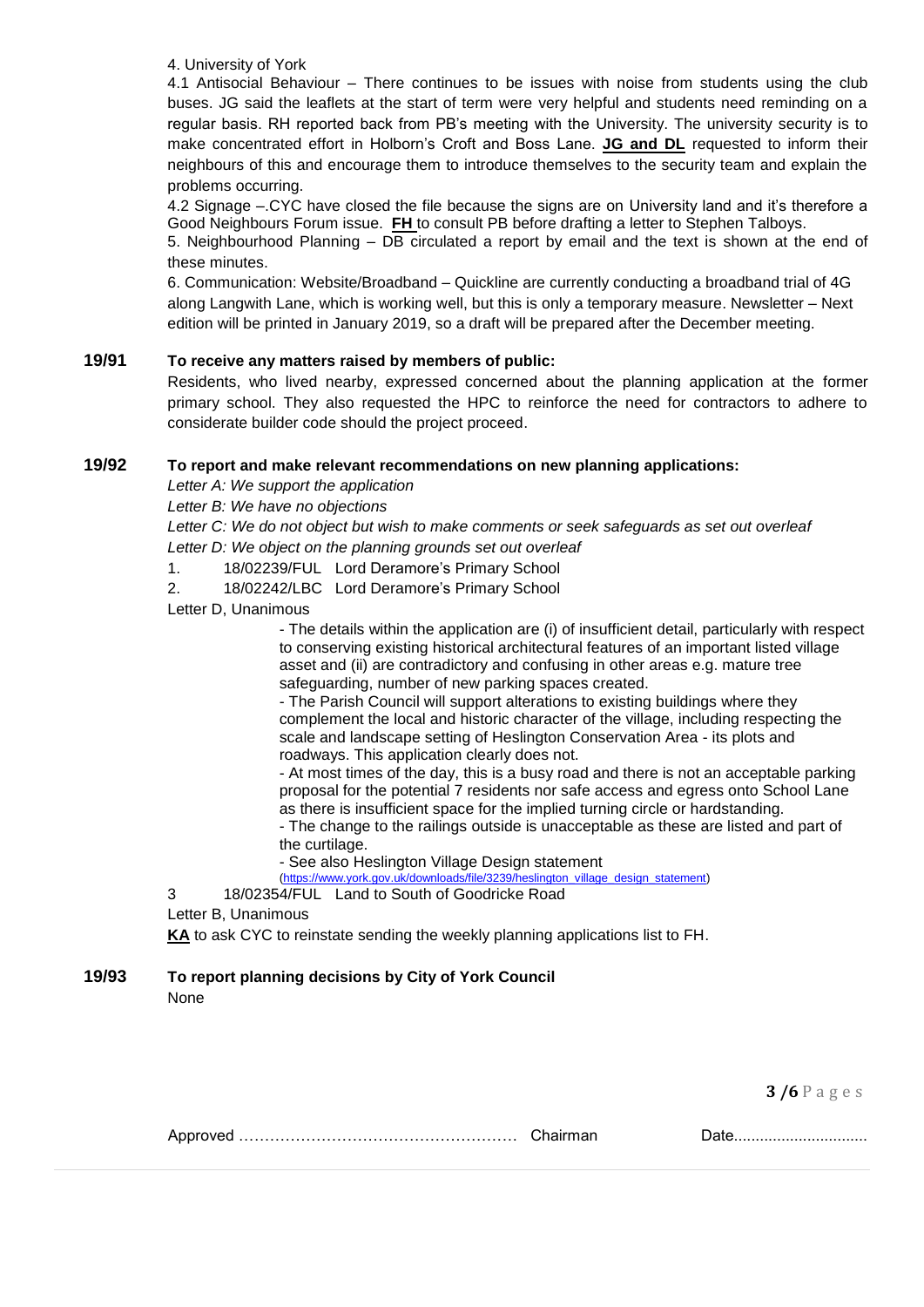## **19/94 To receive reports from representatives of following outside bodies:**

1. Ward Councillors – The street lights had been updated at The Crescent. Cycle path markings to be renewed Action KA to confirm site.

Air quality monitoring Field Lane/School Lane. Currently quality too good to fall within range for monitoring.

2. North Yorkshire Police – No report had been received. There had been vandalism of a bus shelter and graffiti on a wall along Main Street.

3. Heslington East Community Forums – NTR

4. Good Neighbours Forum – PH gave a summary of the recent meeting. The proposed new student blocks on Heslington East Campus had been presented at the meeting. PH reported these will be 4 floor apartment blocks.

Questions at the meeting concerned student parking. There are 600 places at £35 pa each. Students are actively volunteering for community activities including Night Safe. Next meeting will be in February 2019.

5. Ouse and Derwent Drainage Board – There had been no meeting, but the outfalls of the lake had been checked.

6. Sports Field – There is a meeting at the end of the month. **ZR** to remind sports organisations should give the parking address not the Outgang postcode in emails about fixtures.

- 7. York Environment Forum NTR
- 8. Alms Houses NTR

9. The Meeting Room – The main room floor was done. There were further improvements being considered. The University Wine Appreciation Society had paid for the damage and cleaning.

10. Fulford & Heslington Ward – The next meeting is on 09Jan19, 4.00 p.m. in Fulford when remaining £5k of ward grants will be allocated. HPC applications by end of December 2018

## **19/95 To receive any new correspondence received by the council:**

1. Proposed Base Station Upgrade – Green Dykes Lane The Parish Council unanimously agreed No Comment.

### **19/96 To receive matters raised by members:**

DB and RH reported graffiti on the wall of The Manor House.

## **19/97 To discuss matters raised by Parish Clerk/Responsible Financial Officer:**

1. Bookkeeping records for year ending 31 Mar 18 to date

FH circulated copies of a bank reconciliation dated 09 November 2018 showing a balance of £32522.81, along with an income & expenditure report.

2. Financial management - Internal Controls, Property/Asset Checks, Internal/External Audits, GDPR 2.1 Budget/Precept 2019-2020

DB had prepared a draft budget, which was discussed at length. The budget would be reviewed again at the next meeting.

3. Matters raised with/by Yorkshire Local Councils Association (YLCA) Updates and info emailed to Cllrs.

4. To approve the following invoices for payment

| Lengthsman          | Salary          | £339.33 | 001782 |
|---------------------|-----------------|---------|--------|
| <b>Parish Clerk</b> | Salary          | £280.33 | 001783 |
| Jack Barber Ltd     | Website Hosting | £95.00  | 001784 |
|                     |                 |         |        |

## **19/98 To confirm the dates of the future meeting(s) on Tuesdays at 7.30 p.m. in the Meeting Room as:**

**4 /6** P a g e s

|--|--|--|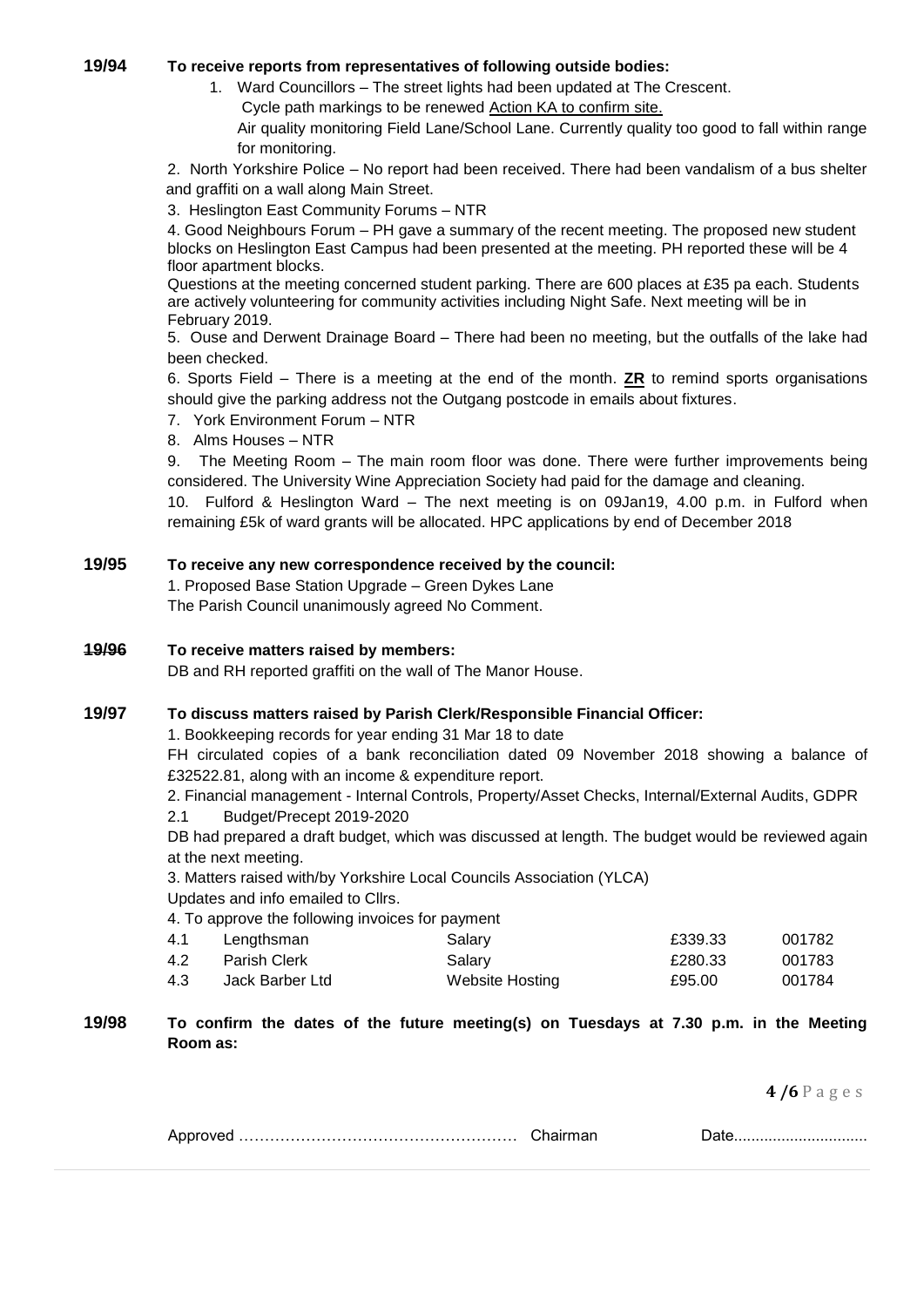| The Pensions Regulator - Duties Checker                                                                                                                 |              |  |  |  |
|---------------------------------------------------------------------------------------------------------------------------------------------------------|--------------|--|--|--|
|                                                                                                                                                         |              |  |  |  |
| Heslington Parish Council is an employer who has to provide a pension.                                                                                  |              |  |  |  |
| Their Staging Date is                                                                                                                                   | 01 July 2017 |  |  |  |
| What you need to do and by when:                                                                                                                        |              |  |  |  |
| Confirm who to contact                                                                                                                                  | Done         |  |  |  |
| FH has exchanged emails with The Pensions Regulator to advise them that both the Primary Contact and the Secondary Contact is Fiona Hill.               |              |  |  |  |
| Choose a pension scheme<br>2.                                                                                                                           | Done         |  |  |  |
| The Parish Council has enrolled with Now Pensions Trustees Ltd, 164 Bishopsgate, London, EC2M 4LX with assistance from Ardent IFA Ltd, 80 Clifton, York |              |  |  |  |
| YO30 6BA. Tel: 01904 655330. Email: hello@ardentuk.com                                                                                                  |              |  |  |  |
| Type of pension scheme:                                                                                                                                 | Occupational |  |  |  |
| Employer pension scheme reference (EPSR)                                                                                                                | 35LZ         |  |  |  |
| Pension scheme registry number (PSR)                                                                                                                    | 12005124     |  |  |  |
| Work out who to put into a pension<br>3.                                                                                                                | Done         |  |  |  |
| Write to your staff<br>4.                                                                                                                               | Done         |  |  |  |
| 5.<br>Declare your compliance                                                                                                                           | Done         |  |  |  |

**HESLINGTON PARISH NEIGHBOURHOOD PLAN UPDATE 20 NOV 2018**

**5 /6** P a g e s

|  |  | , uww |
|--|--|-------|
|--|--|-------|